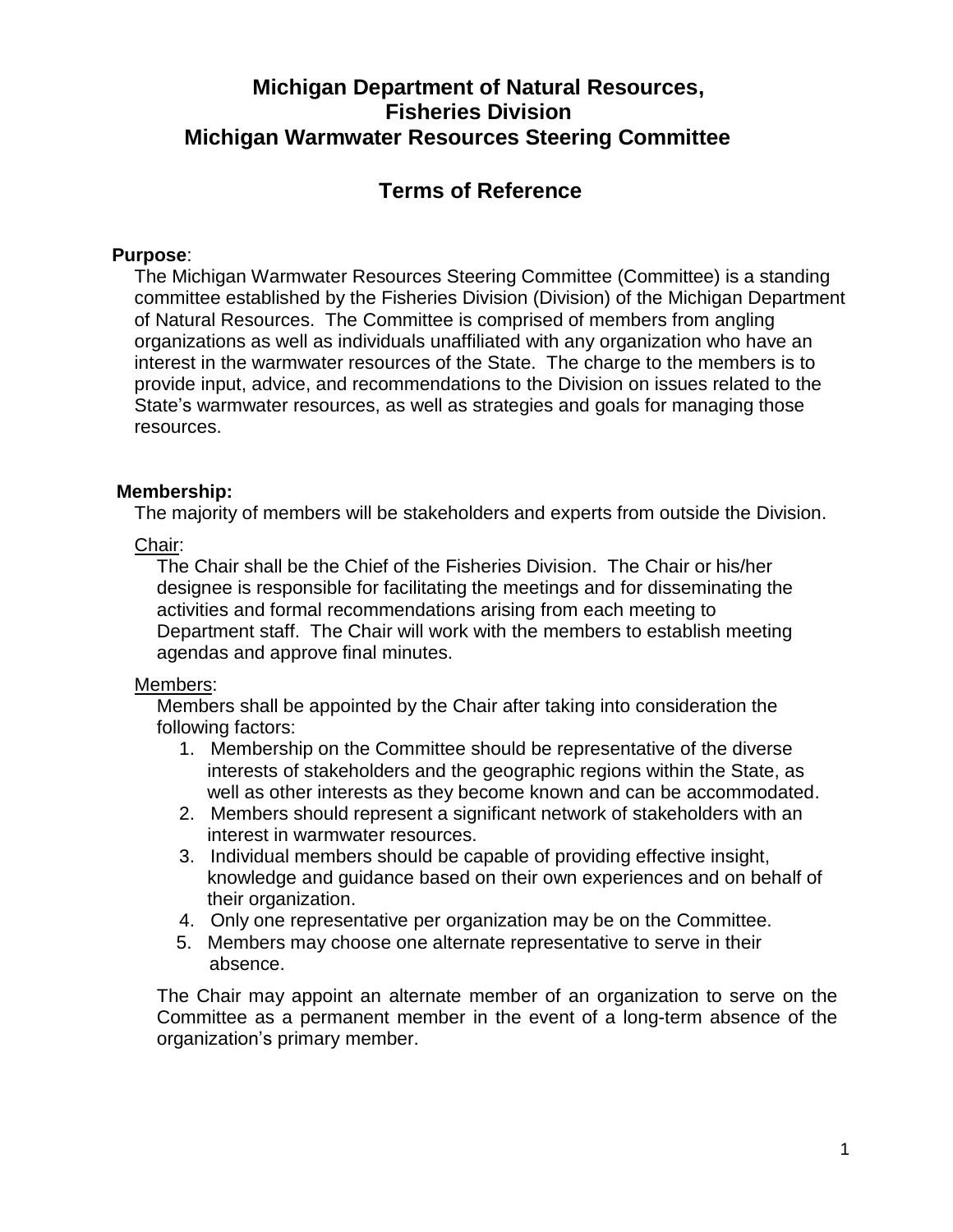#### **Attendance**:

Members are expected to regularly attend meetings. Alternate representatives and guests may attend meetings. Advance notice of attendance by alternate representatives or guests must be sent to the Chair in order to accommodate those individuals at the meeting.

Since interpersonal interaction among committee members is an important aspect of these meetings, participation may not occur by conference call unless the division schedules the meeting as a call or webinar.

### **Responsibilities**:

Membership on the Committee comes with several responsibilities, including but not limited to:

- 1. members will provide a voice to the issues being discussed on behalf of their organization, or on behalf of themselves if they are unaffiliated with an organization, while being cognizant of the diversity of interest for all citizens in the State of Michigan;
- 2. members are responsible for disseminating factual information about the Committee's activities and deliberations throughout their network of constituents and others in their community;
- 3. members are responsible for helping to resolve conflicts among angling groups and constituencies; and
- 4. members are expected to participate in a respectful manner with fellow members, Department staff, guests, and hosts of meeting sites.

## **Procedural Rules**:

### Establishing Meeting Dates:

During the last meeting held in each calendar year, dates will be established for meetings in the following calendar year. At his/her discretion, the Chair may call for additional meetings throughout the year based on need or as requested by one or more members to address an issue of urgency prior to the next regularly scheduled meeting.

## Agendas and Other Pertinent Information:

Any member may bring an issue before the Committee by either working with the Chair or his/her designee to have the issue added to the agenda before a meeting, or by requesting that the Chair add the issue to the agenda at the outset of a meeting prior to the agenda being approved by the Committee. Members are strongly encouraged to work with the Chair or his/her designee to place items on the agenda well in advance of a meeting. Agenda items may be solicited 30 days in advance of the next meeting. Every effort will be made to provide the members with the agenda and meeting notice at least seven (7) days prior to each meeting. Members are expected to bring all information that has been provided to them prior to a meeting, including the agenda and other attachments.

### Formal Recommendations:

Only members, including alternates who are substituting for a member, are permitted to participate in determining formal recommendations. Alternates who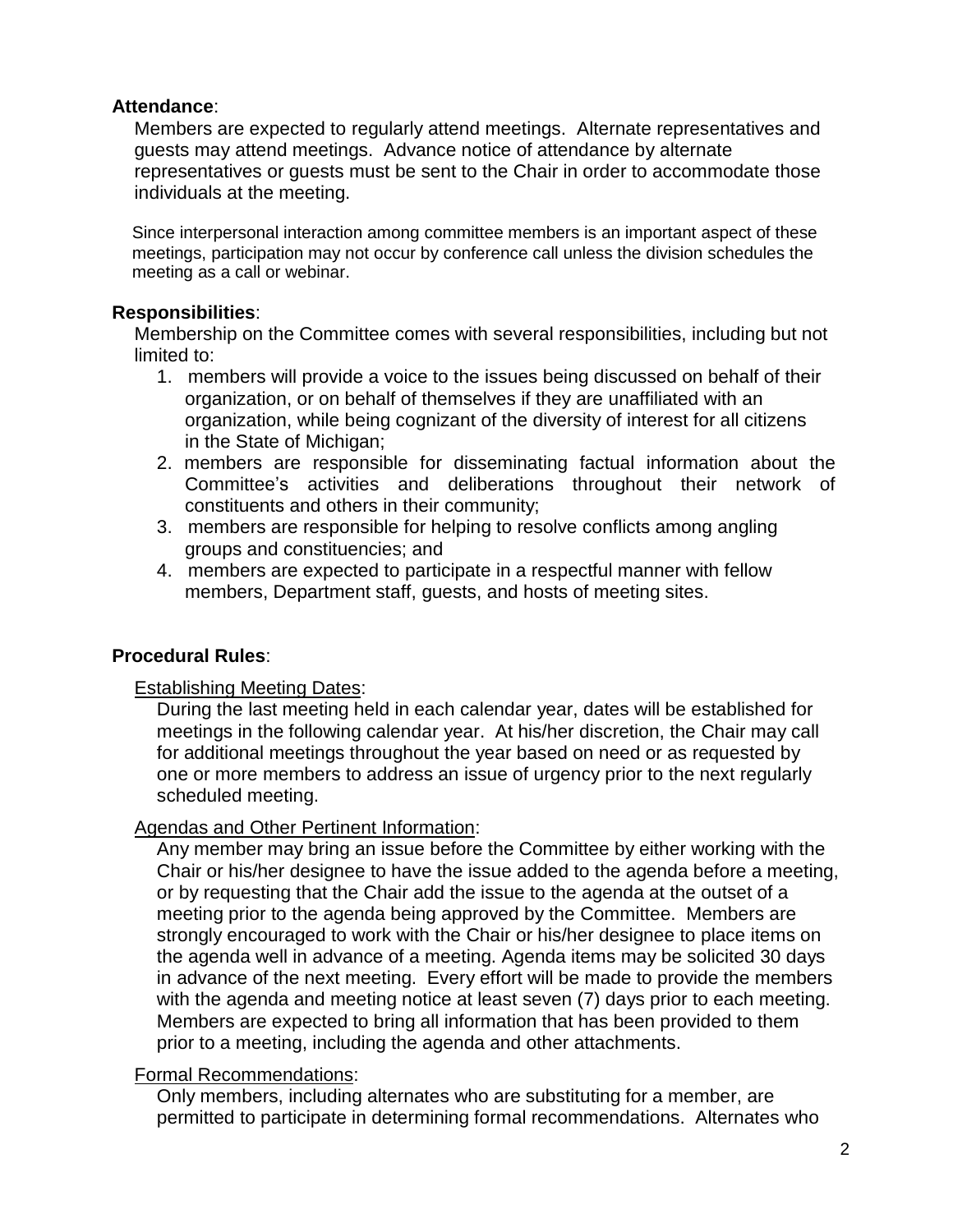are not substituting for a member and guests are permitted and encouraged to participate in discussions that may lead to a formal recommendation. Whenever members wish to provide a formal recommendation to the Division, a decision to support the recommendation will be made using the following process in order of priority:

- 1. "Will-Live-With" consensus: Consensus is achieved after specified amounts of discussion and/or negotiation time; all members involved in the discussion process eventually reach a consensus to support or oppose a recommendation. Consensus or agreement is reached when each member indicates that they "will live with" the decision. If even one member does not agree with the recommendation, then "will-live-with" consensus has not been reached. The Chair may choose to continue the discussions/negotiations in hopes of reaching consensus, move to table the recommendation until a later meeting, or move directly to a "consulting recommendation".
- 2. "Consulting Recommendation": A recommendation whereby the Chair takes into account all opinions and input of the members regarding resolution of an issue, and then the Chair makes a final, informed statement on the basis of that input. In the event of a "consulting recommendation", the Chair will ask those members in opposition to supply a written minority report that will be incorporated into the minutes by reference and attached to the minutes.

#### Minutes:

Minutes will be recorded for each meeting. Members will be provided (via email) with a draft copy of the minutes within two weeks after the meeting. Members will have approximately one week to propose changes to the draft minutes. Once all proposed changes are incorporated, the revised minutes will be e-mailed to members for approval. Members will have one week to approve the minutes. If a proposed modification to the minutes cannot be agreed upon by the members, then the Chair will ask those members in opposition to supply a written minority report that will be incorporated into the minutes by reference and attached to the minutes. Minutes will be posted on the Michigan Department of Natural Resources website after approval.

### **Evaluation and Review**:

The Chair will lead a review at least annually to evaluate the makeup of the membership on

the Committee, the effectiveness of the Committee, and the future direction of the Committee.

## **Open Meetings Act**:

The Open Meetings Act does not apply to committees of public bodies that are advisory or only capable of making recommendations concerning the exercise of governmental authority (Opinion 6935 – Michigan Attorney General, 1997).